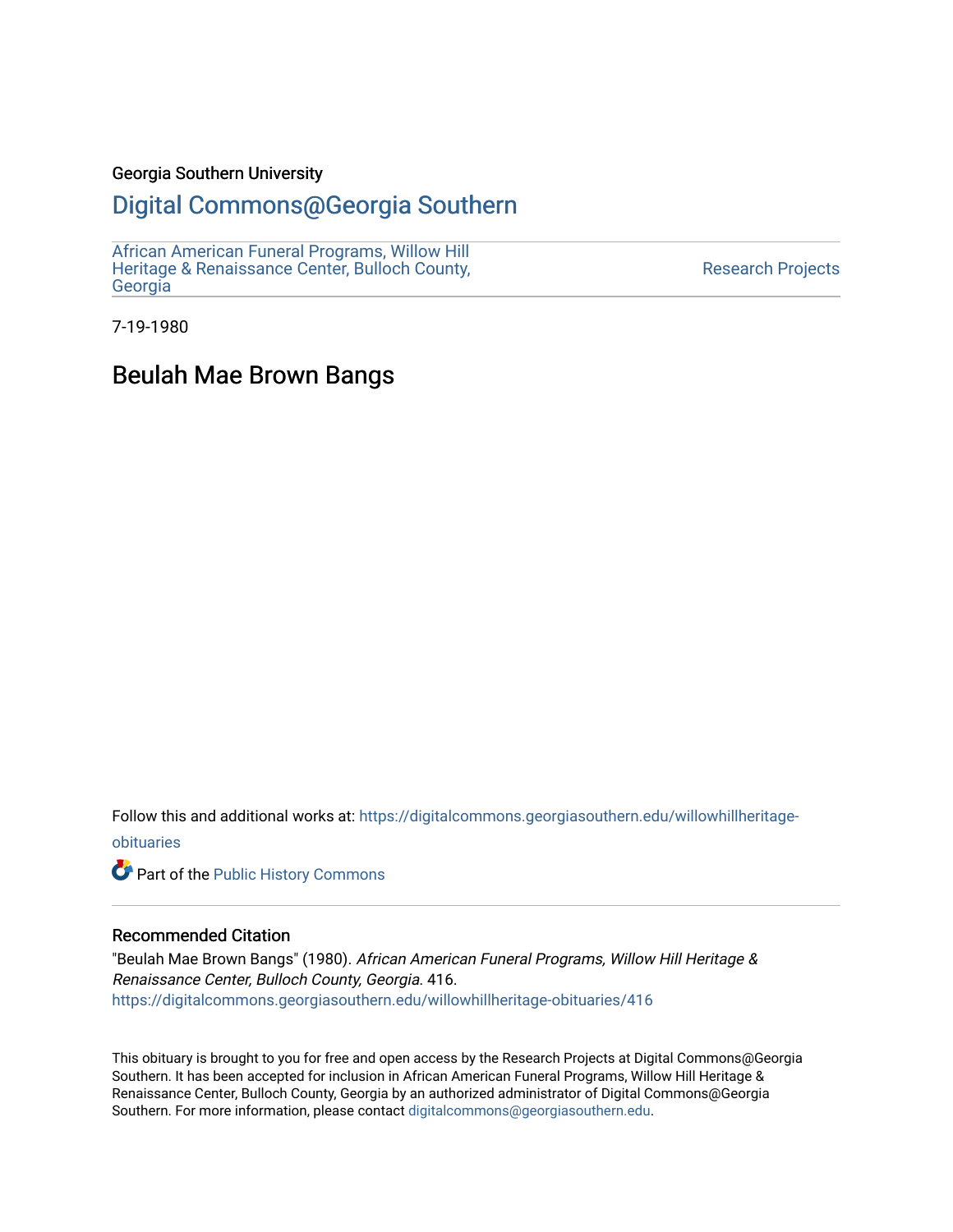Funeral Services<br>for





# Mrs. Beulah Mae Brown Bangs

Saturday, July 19, 1980 - 2:00 p.m.

Tabernacle Baptist Church Statesboro, Georgia

Rev. J. C. Brown, Officiating Interment- Summerhill Baptist Church Cemetery R.F.D., Statesboro, Georgia

### **SERIES**

Payton's Mortuary, Stateshare, Ga. in Charge of Annagements

FRANK'S PRINTING SERVICE - STATESBORO, GA.